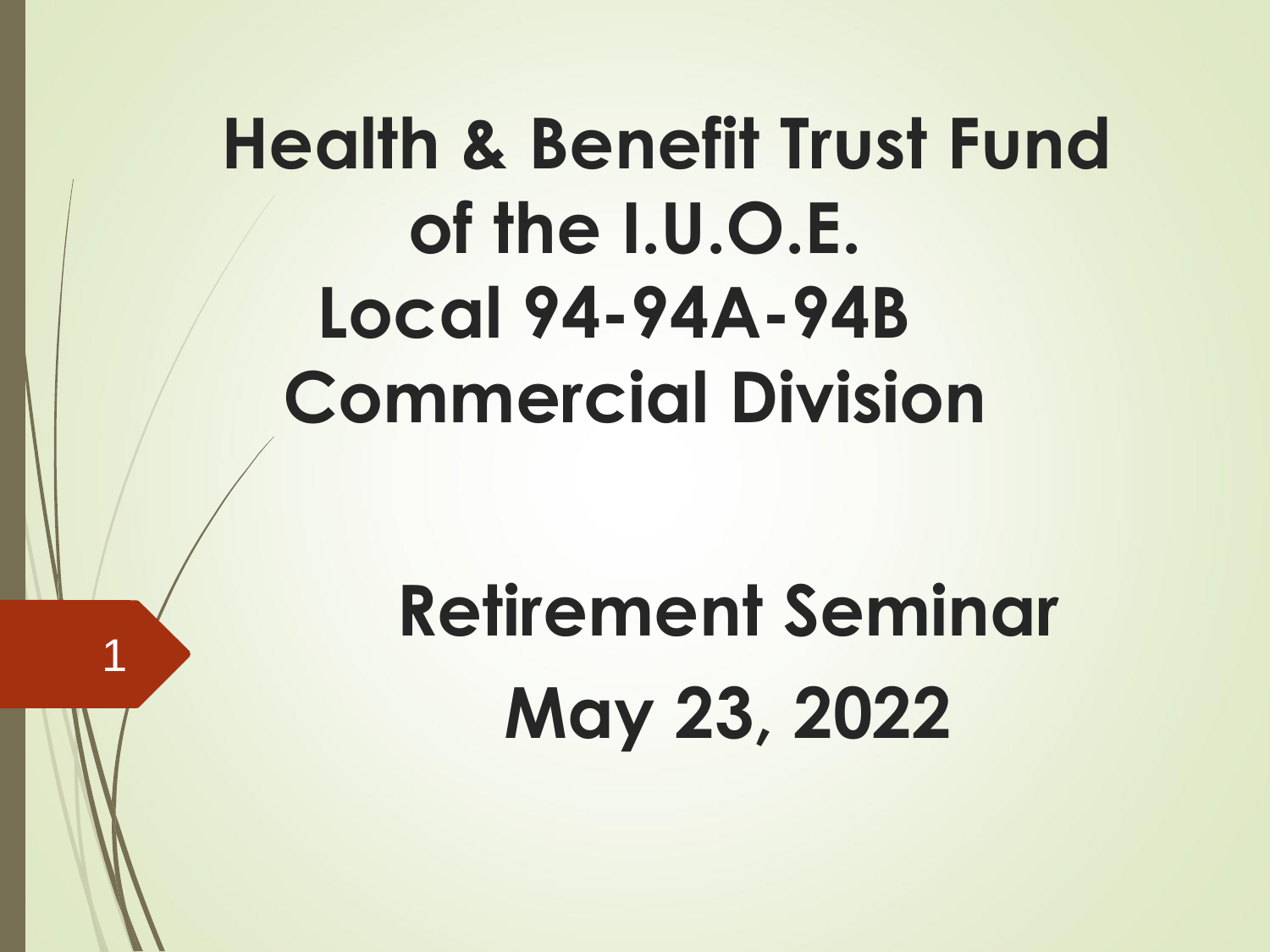## **Commercial Division - Eligibility**

*Active coverage* ends the last day of the month following the month in which you terminate covered employment (including retirement) or the date that your contributing Employer stops making contributions to the an.

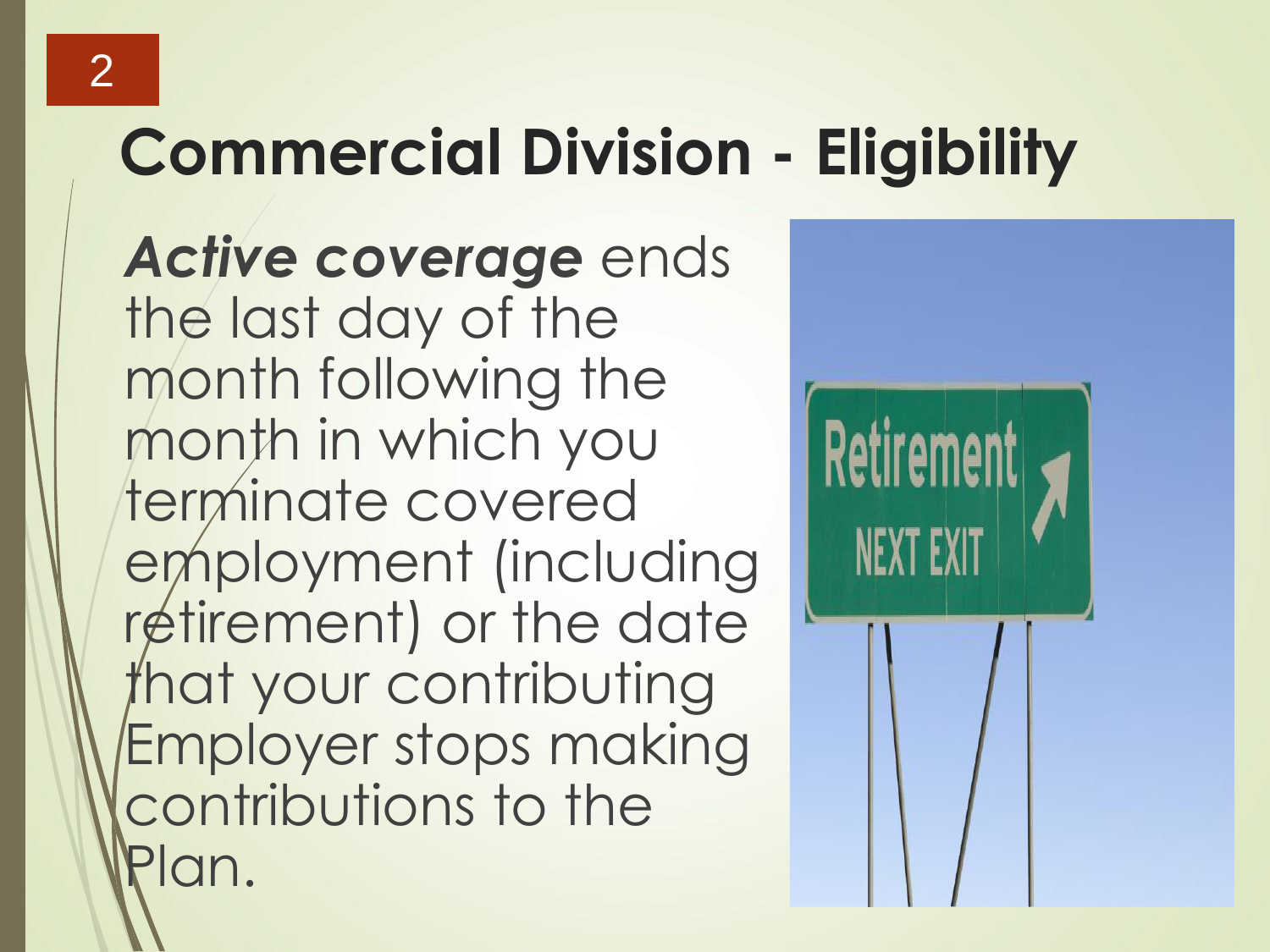#### **Retiree Eligibility Requirements for Retiree Benefits Effective January 1, 2020**

In order to be eligible for Retiree benefits under the Plan as described under Section 4 of the SPD, Retirees **regardless of disability status**, must satisfy **all** the following requirements:

3

- ❖ Must be at least age 62 on their respective retirement date under the Central Pension Fund,
- ❖ Have at least **twenty-five (25)** years of Total Credited Service (as defined in the Central Pension Plan),
- ❖ Be receiving a pension under the Central Pension Plan,

❖ / Must have continuous coverage under the Fund for the **fifteen (15)** years immediately preceding their respective retirement date under the Central Pension Plan, and

❖ Must pay the required premiums set forth under Section 4 of the SPD, as amended from time to time.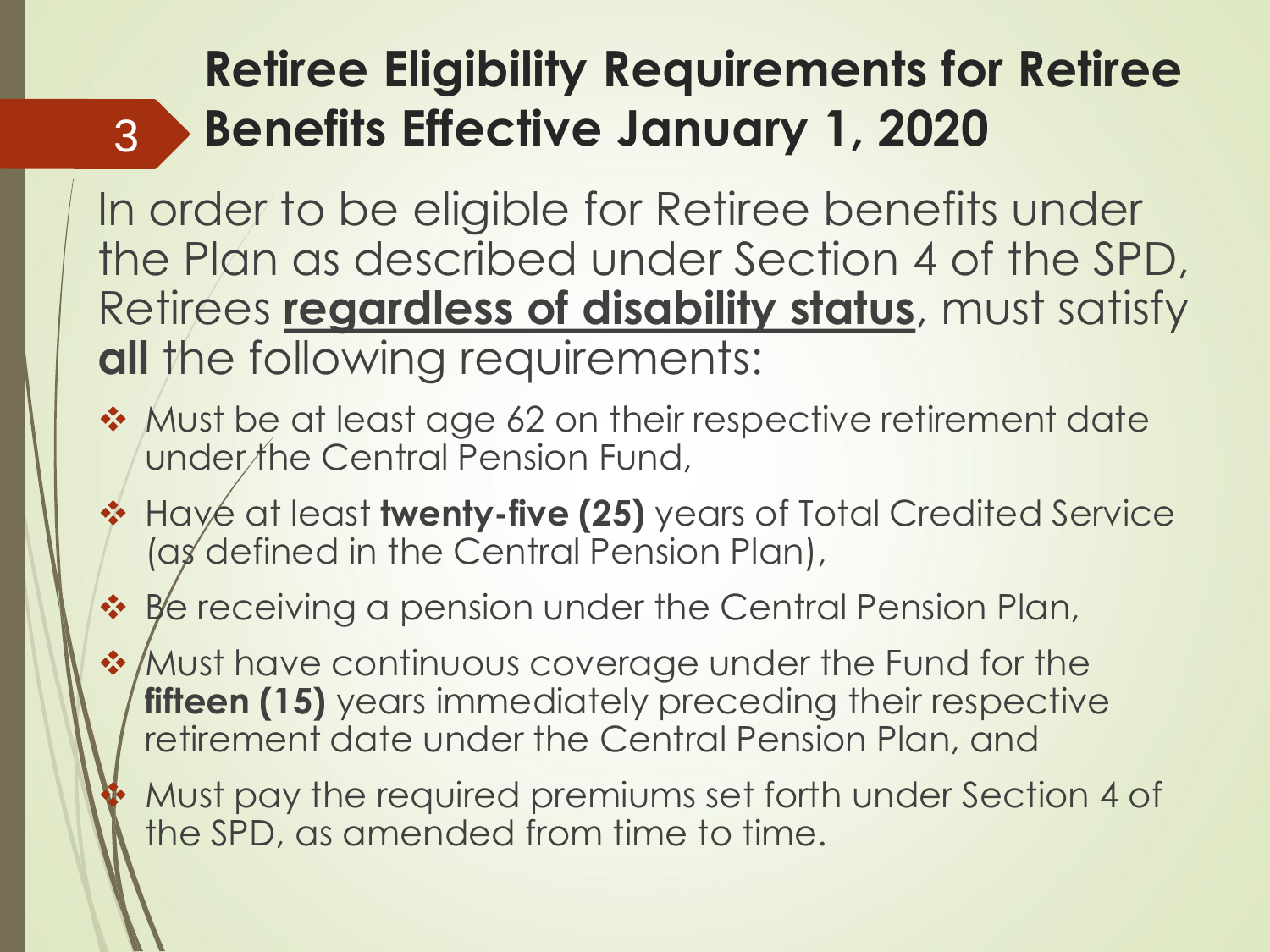#### **Extension of Benefits for Total and Permanent Disability (Active Member Only)**

4

❖ If a member who is actively working, becomes totally and permanently disabled and not eligible for Medicare at the time eligibility terminates, the member will remain eligible for the disabling condition for 29 months, or until Medicare eligible, if earlier.

- ❖ This applies only to members with a total & permanent disability, with a Social Security Disability Award as evidence
- ❖ COBRA you can elect to participate and purchase COBRA for any of your eligible dependents for 18 months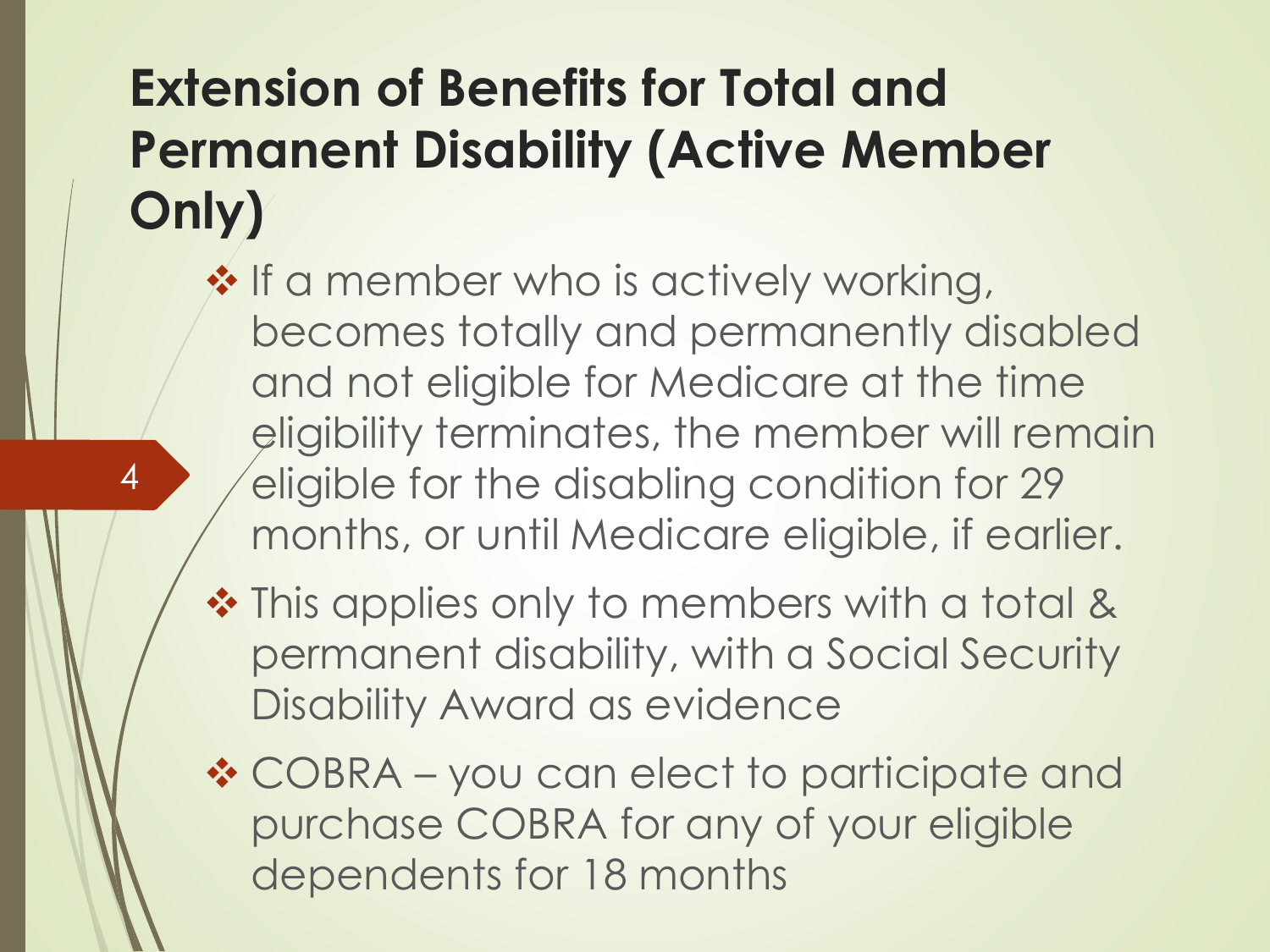#### *Commercial Retiree Premiums effective June 1, 2021*

5

Retirees that meet the eligibility requirements for coverage will be required to pay a premium in order to continue their Retiree health coverage.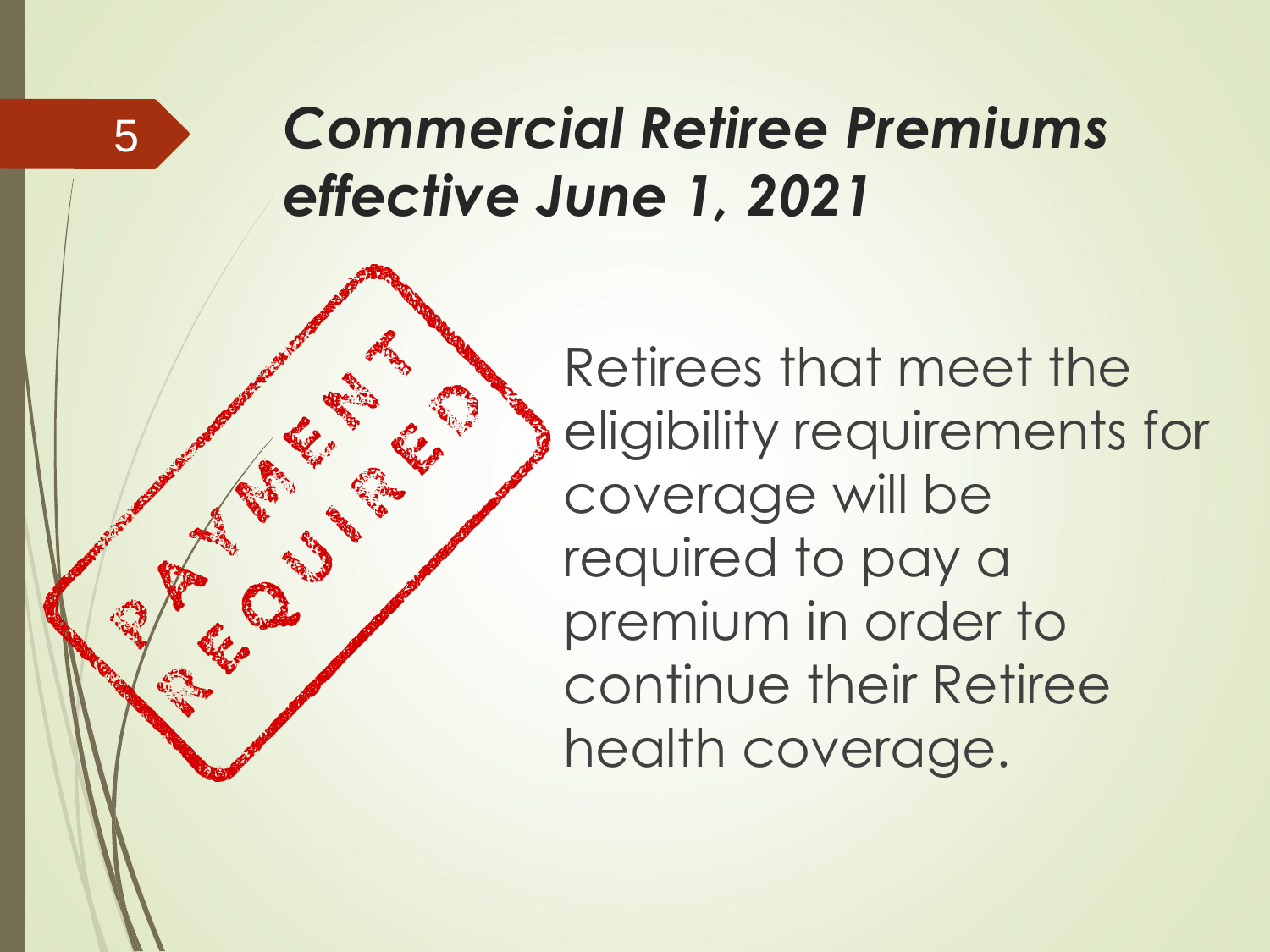# **Retiree Premiums~continued** <sup>6</sup>

- ❖ *Medicare Retirees* under or over age 65, who are eligible for Medicare, will pay \$460.00 for either individual or family coverage per month.
- ❖ *Basic Retirees* under age 65, who have the Basic Retiree benefits, will pay \$460.00 for either individual or family coverage per month.
- ❖ *PPO Retirees* under age 65, who are ineligible for Medicare and wish to purchase the PPO Retiree Benefits, will have to pay \$950.00 for either individual or family coverage per month.
- ❖ **Retiree Premiums are subject to change from time to time**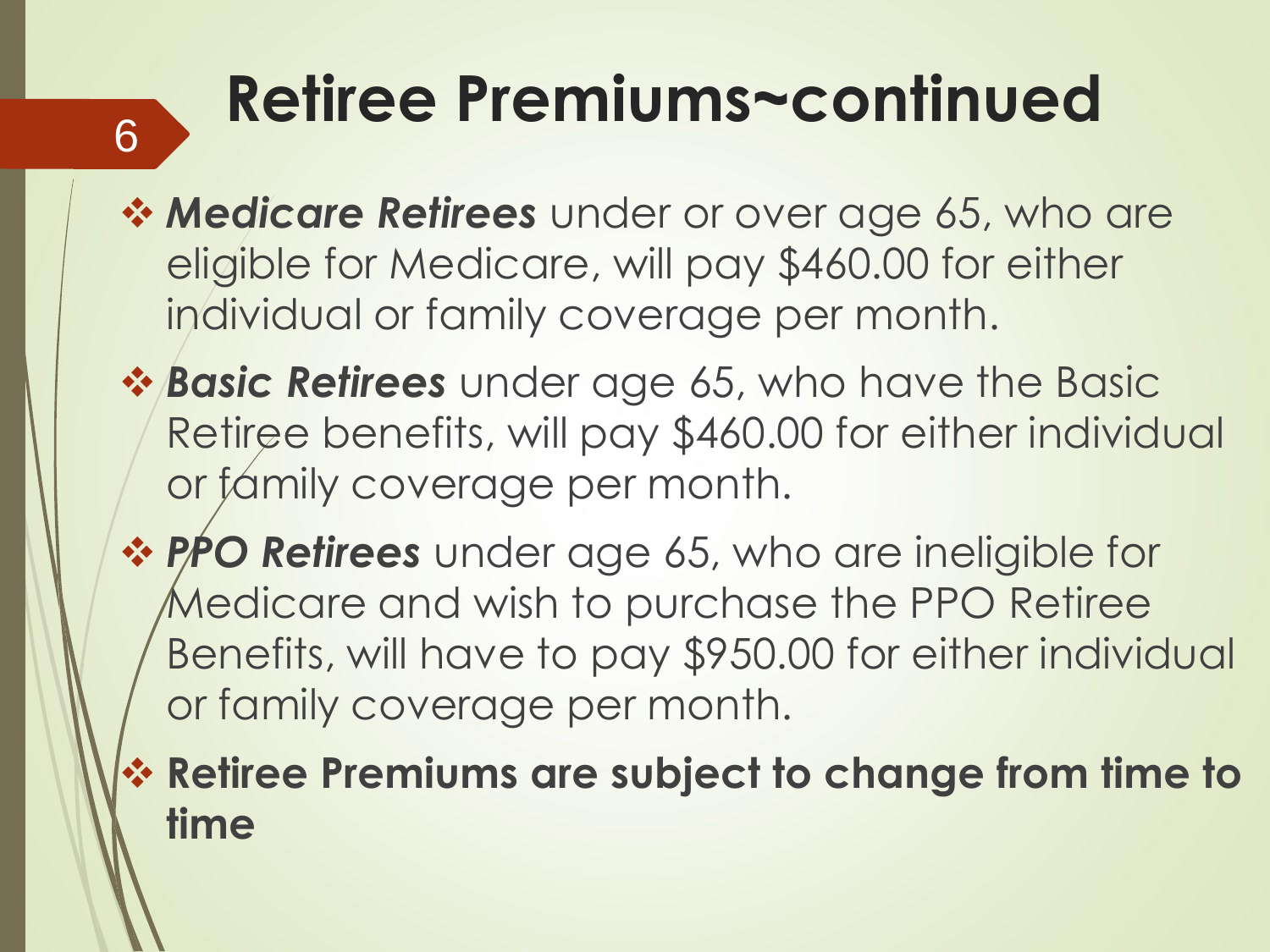## **Medicare Retirees under or over age 65 & on Medicare**

7

Medicare Retirees over or under age 65 who are eligible for Medicare will pay \$460.00 for either individual or family coverage per month.

*Be sure to apply for Medicare as soon as you are eligible — failure to do so may result in a delay being covered.*

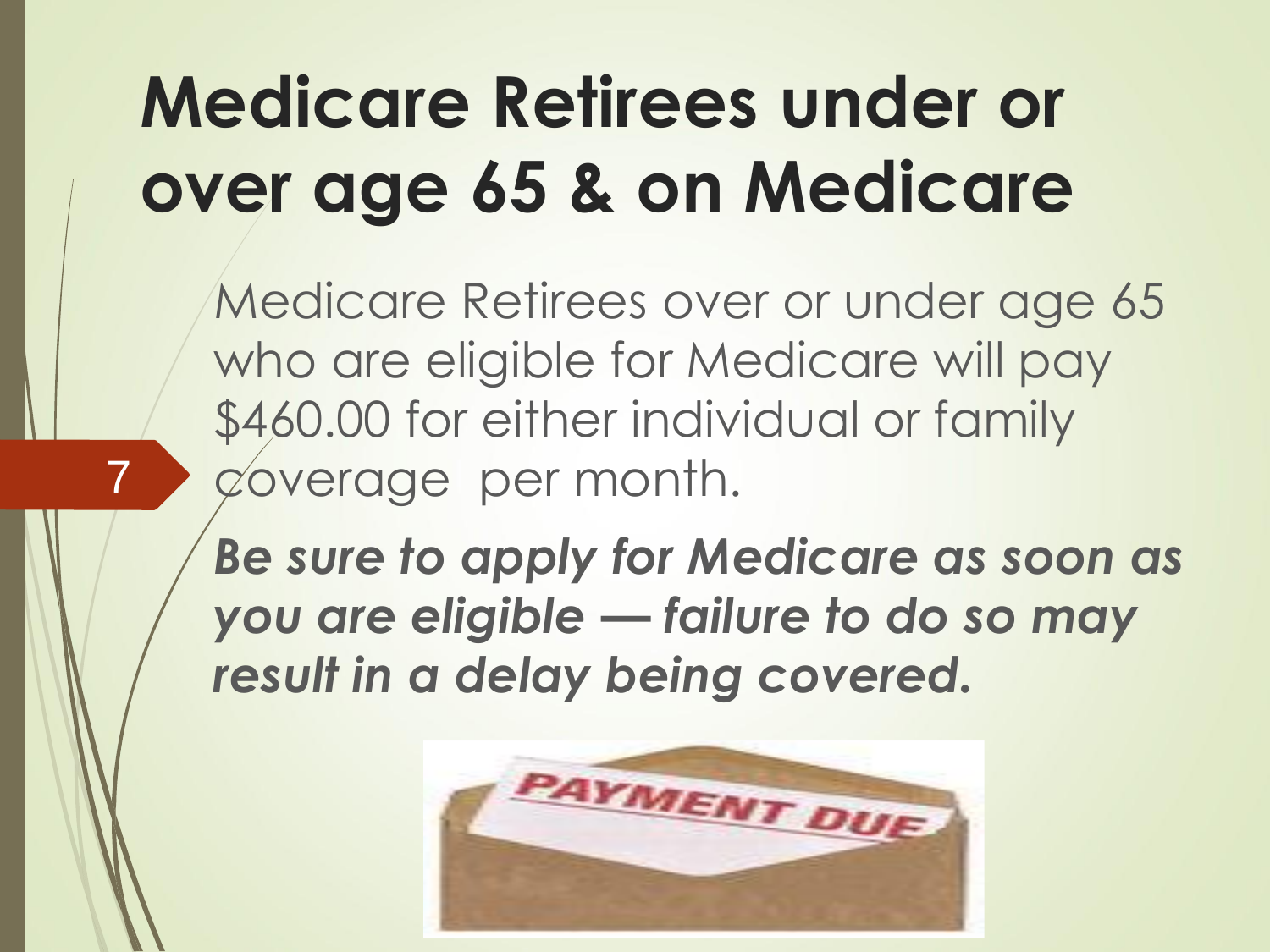#### **Medicare Retirees over or under age 65 & on Medicare~continued**

**❖ The Fund will reimburse you for the** annual deductible and the 20% coinsurance amounts applicable to expenses approved under Medicare Part "B".

❖**If you choose not to enroll in Medicare Part "B" you will not be entitled to the supplemental benefits described above.**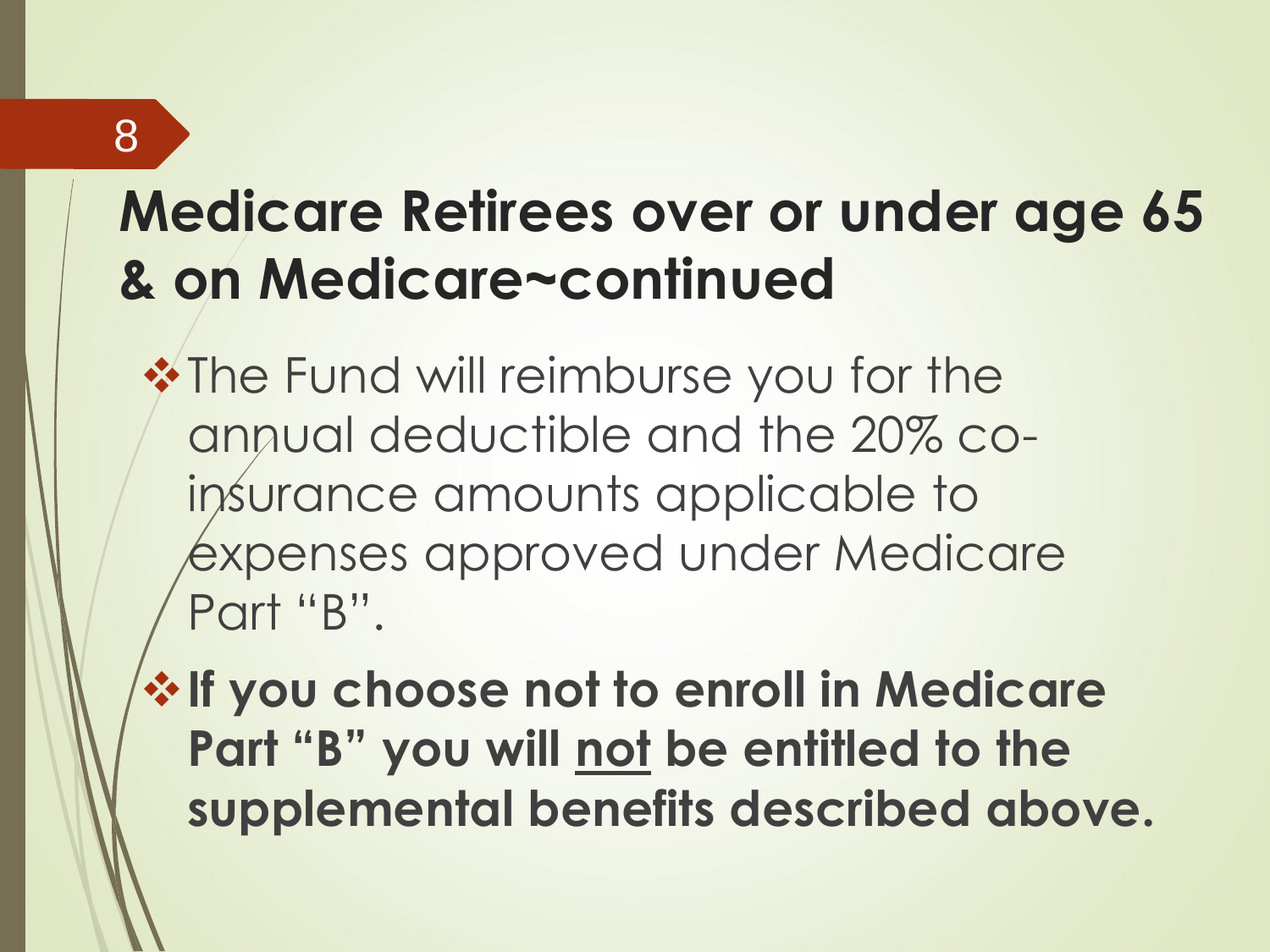#### **Medicare Retirees over or under 65 and on Medicare~continued**

- ❖ If you are eligible for Medicare but your spouse or eligible dependents are **not** eligible for Medicare, your spouse and eligible dependents will be eligible for either Basic Retiree benefits or PPO Retiree benefits.
- ❖ You choose the coverage you want for your dependents.
- ❖You choose either the Basic Retiree benefits or PPO Retiree benefits.
- ❖ If you choose the PPO Retiree benefits you must pay an additional \$490.00 premium.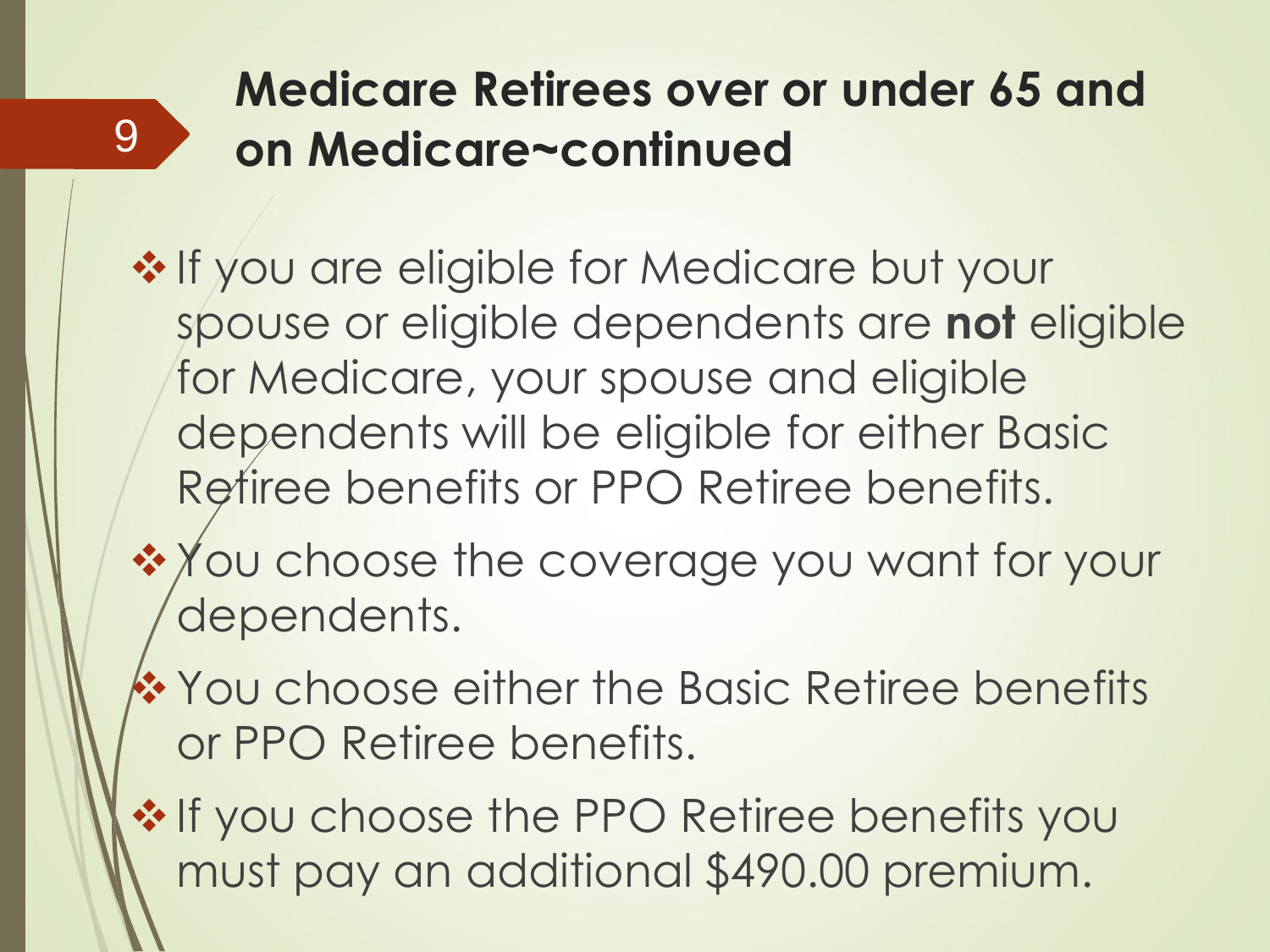

#### **Retirees Under Age 65 - Not Medicare Eligible**

If you are not eligible for Medicare and meet the eligibility requirements for benefits provided to Retiree members, you and your eligible dependents will be covered for certain Retiree benefits.

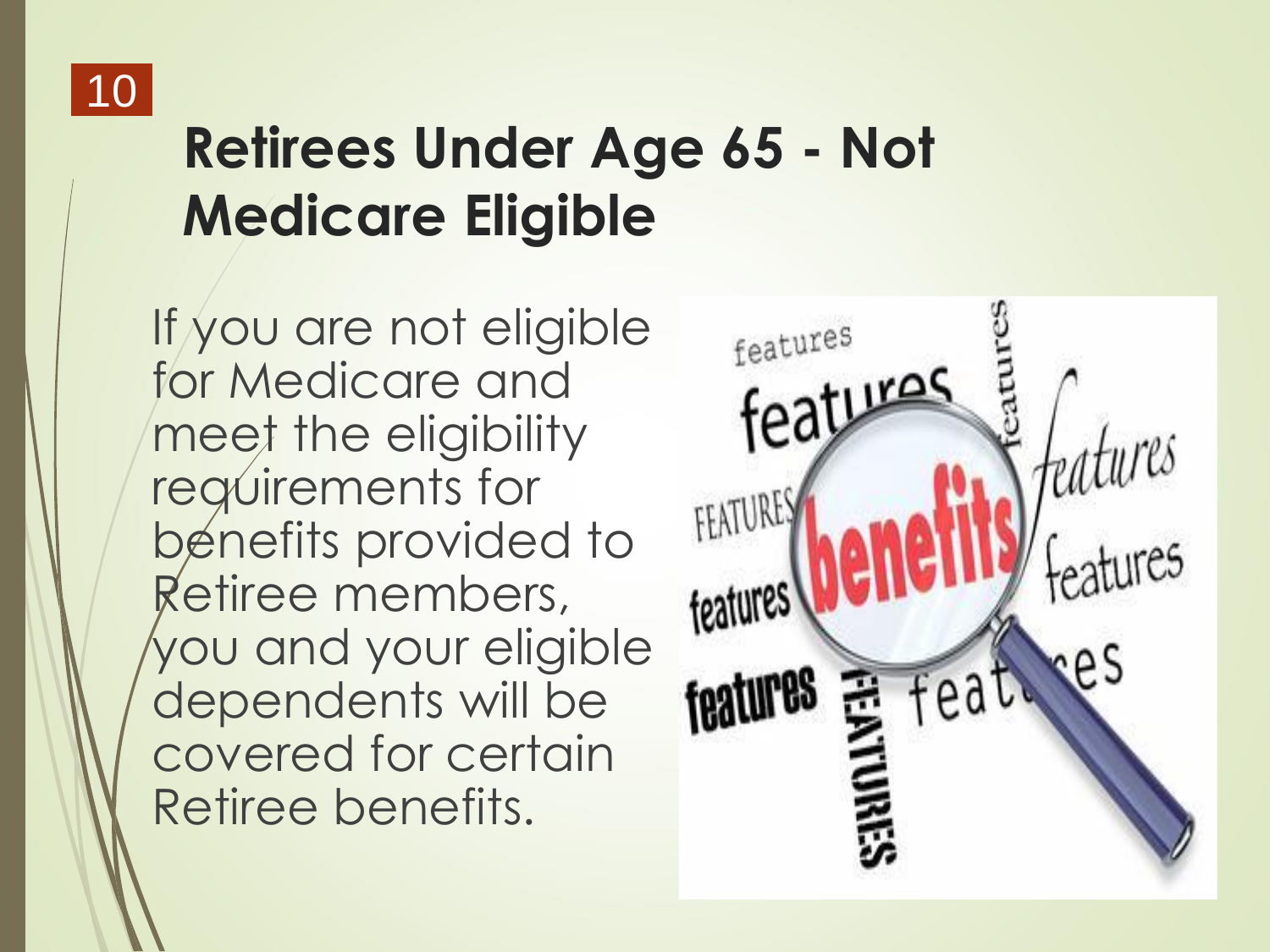#### **Retirees Under Age 65 Not Medicare Eligible~continued** 11

# The two options are: **❖PPO Retiree Benefits** ❖Basic Retiree Benefits

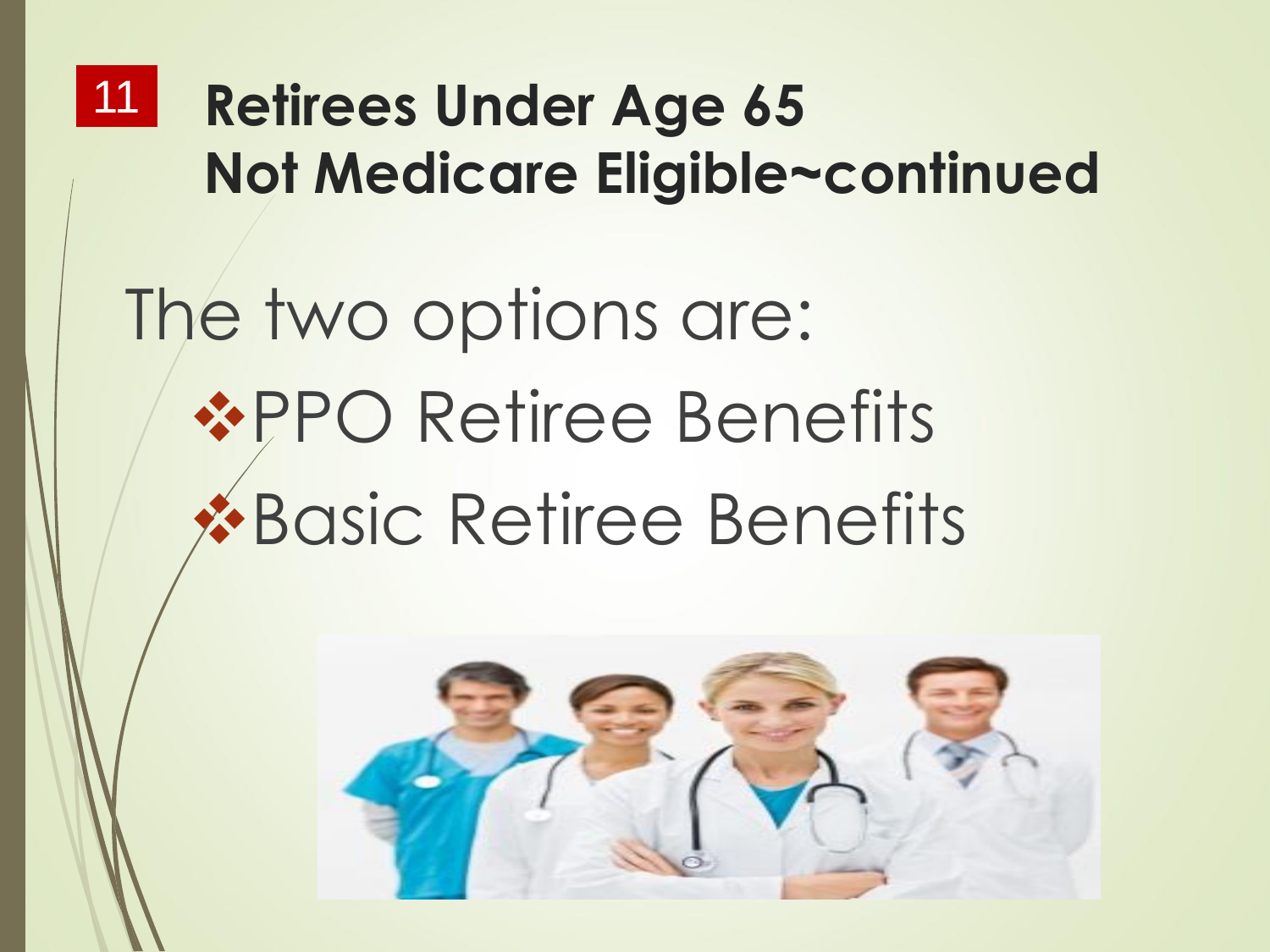#### **Retirees Under Age 65-Not Medicare Eligible PPO Retiree Benefits**  12

- ❖Retirees under age 65 who are ineligible for Medicare who wish to purchase the PPO Retiree Benefits will have to pay \$950.00 for individual or family coverage per month.
- ❖This option enable's you to continue using the Empire Blue Cross PPO benefits you had while an active member.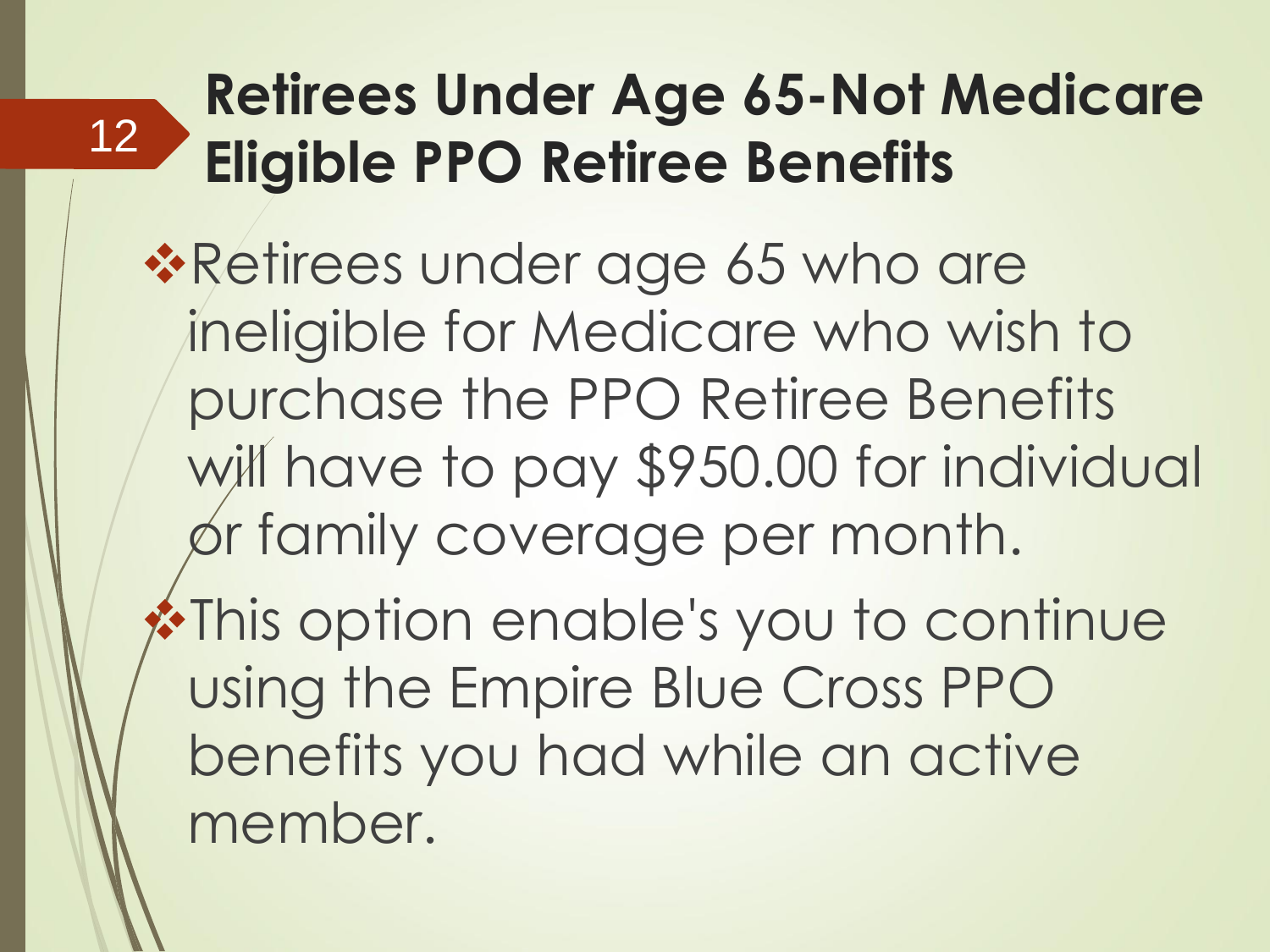#### **Retirees Under Age 65-Not Medicare Eligible PPO Retiree Benefits~continued**

13

❖Please note that if you initially elect the PPO Retiree benefits coverage, you will have the opportunity to make a one-time election to switch to the Basic Retiree benefits coverage.

❖However, after that switch, you cannot then switch back to the PPO Retiree benefits coverage.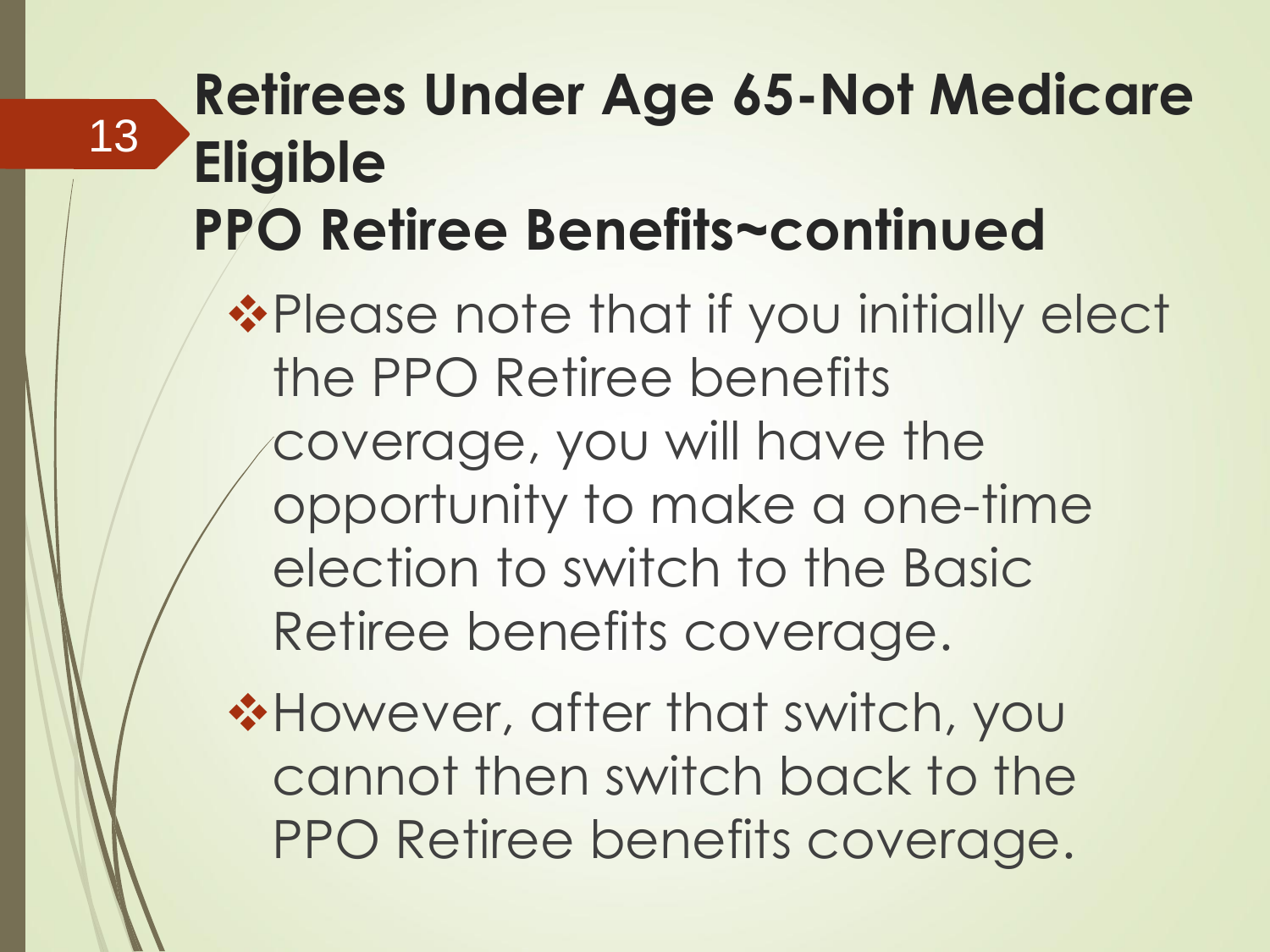#### **Retirees Under Age 65-Not Medicare Eligible – Basic Retiree Benefits**

- ❖If you do not elect to pay the additional premium for the PPO Retiree Benefits, then your medical, diagnostic x-rays, labs and physician's fees will be paid according to a *l*imited fee schedule.
- ❖**The maximum payment you can receive for each procedure is based on a schedule of allowances for all medical, diagnostic xrays, labs and physician's fees. There is no network. You can be balance billed for services rendered.**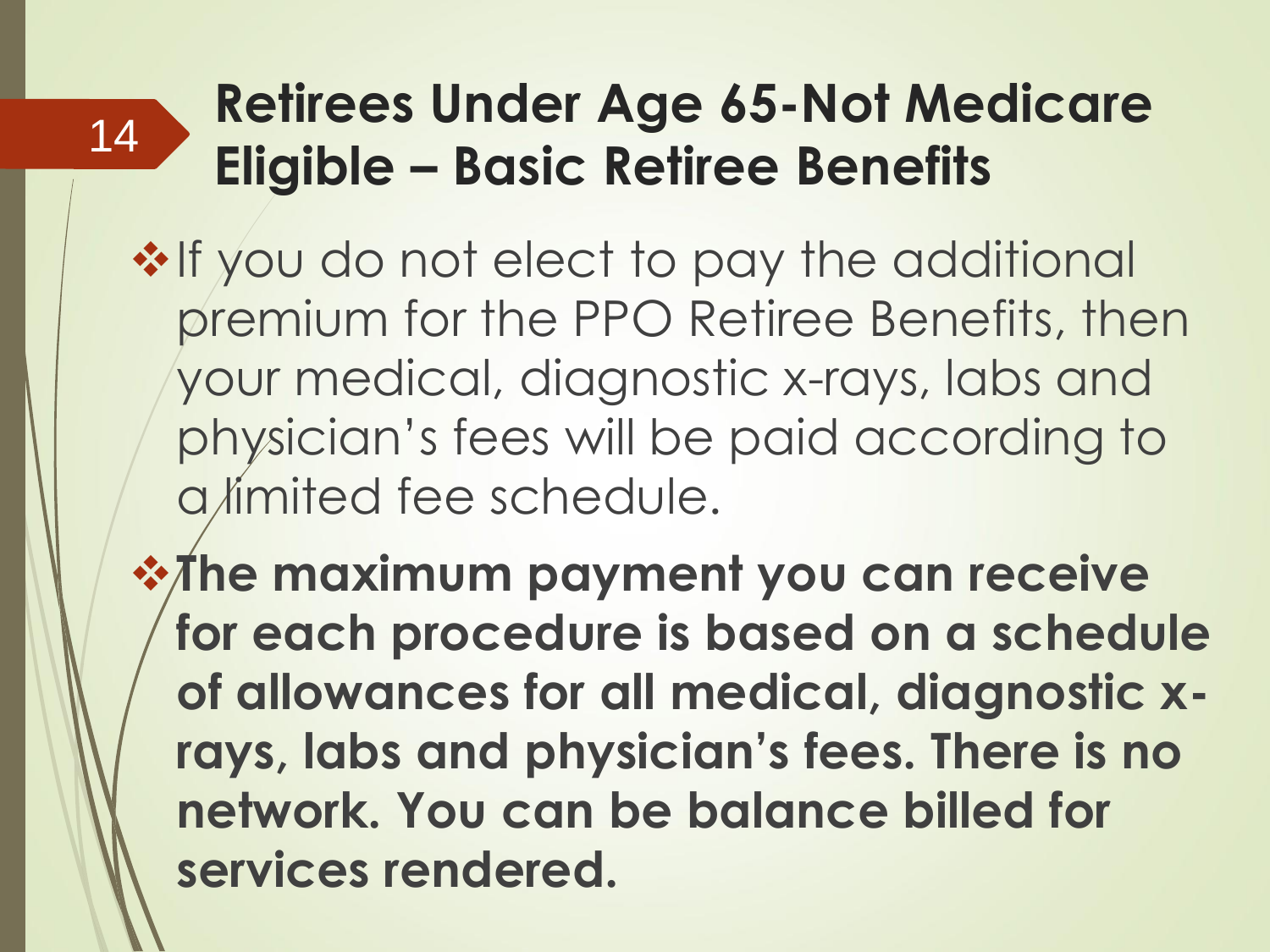#### **Retirees Under Age 65-Not Medicare Eligible – Basic Retiree Benefits~continued**

15

❖Please note that if you initially elect the Basic Retiree benefits coverage, you will have the opportunity to make a one-time election to switch to the PPO Retiree benefits coverage.

❖However, after that switch, you cannot then switch back to the Basic Retiree benefits coverage.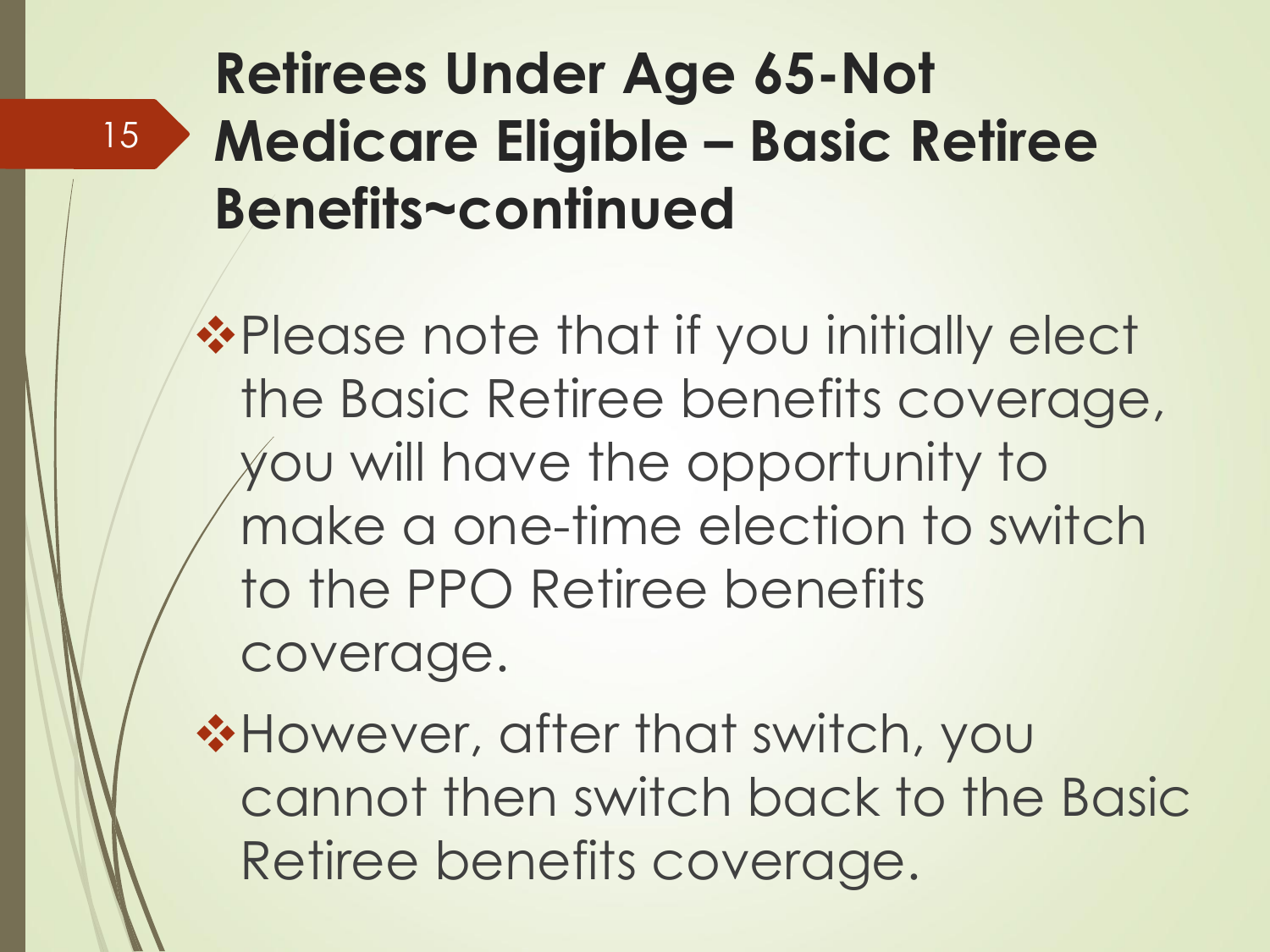#### *All Eligible Retirees Paying a Premium: Hospital, Prescription Drug, Dental & Eye*

- ❖ The monthly premium for retiree coverage includes prescription drug coverage, as well as dental and eye care benefits that you received as an eligible active member.
- ❖ The Medicare Retirees prescription vendor is UnitedHealthcare MedicareRX℠.

- ❖ The Basic Retiree Plan and the PPO Retiree Plans prescription vendor is OptumRx.
- ❖ Hospital Benefits are the same as an active member if you are not Medicare Eligible. If you are Medicare eligible, they supplement Medicare.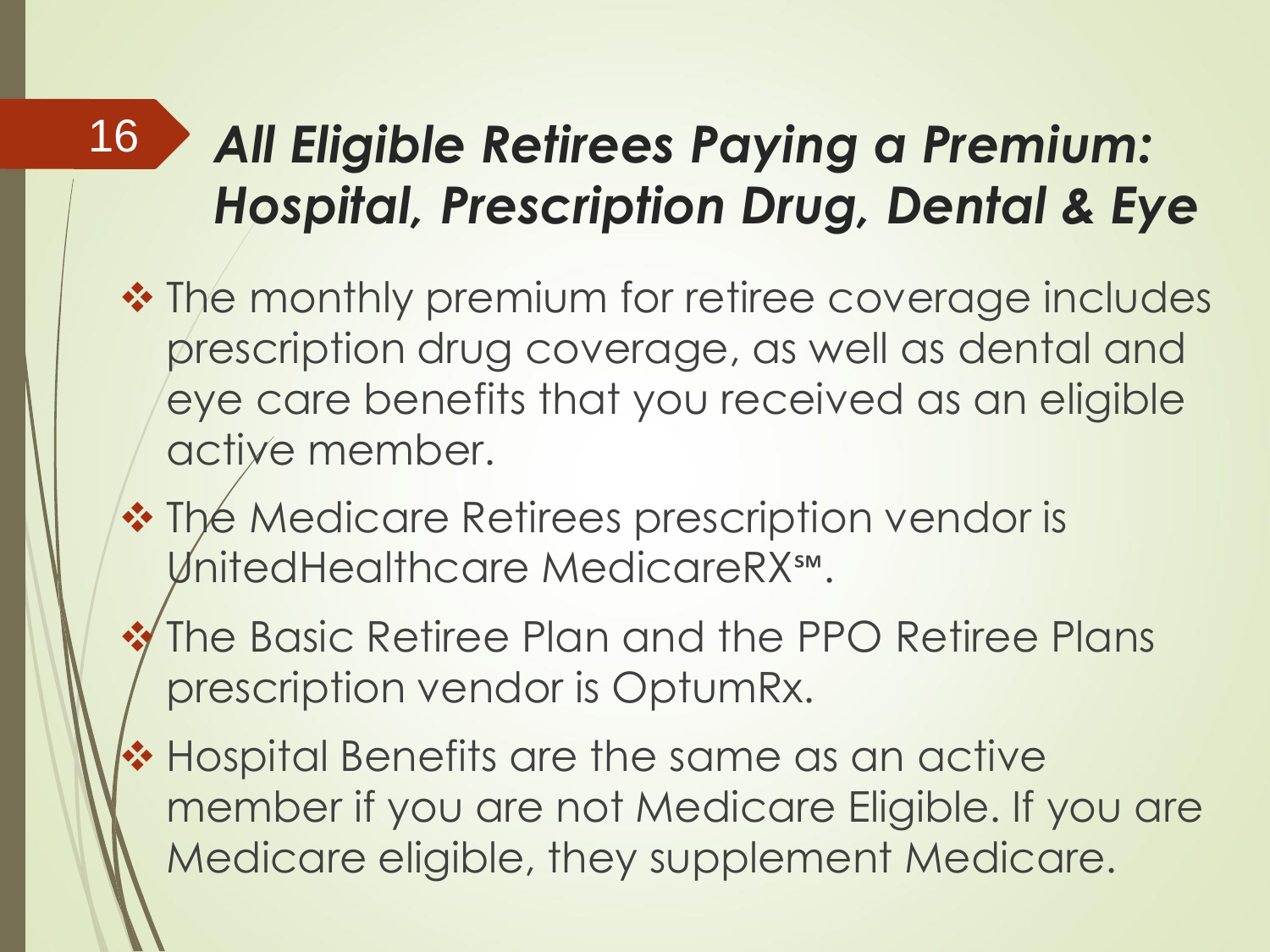#### **Summary of Eligible Commercial Retirees Benefits & Premiums**

| Medicare<br>Retirees under or<br>over age 65 who<br>are Medicare<br>Eligible | <b>Medicare Retiree</b><br><b>Benefits</b><br>Supplemental to<br>Medicare  | \$460 per month for<br>individual or family<br>coverage |
|------------------------------------------------------------------------------|----------------------------------------------------------------------------|---------------------------------------------------------|
| <b>Basic Retirees</b><br>Under age 65                                        | <b>Basic Retiree</b><br><b>Benefits</b><br>Limited coverage                | \$460 per month for<br>individual or family<br>coverage |
| <b>PPO Retirees</b><br>under 65 who are<br>not Medicare<br>Eligible          | <b>PPO Retiree</b><br><b>Benefits</b><br><b>Blue Cross PPO</b><br>benefits | \$950 per month for<br>individual or family<br>coverage |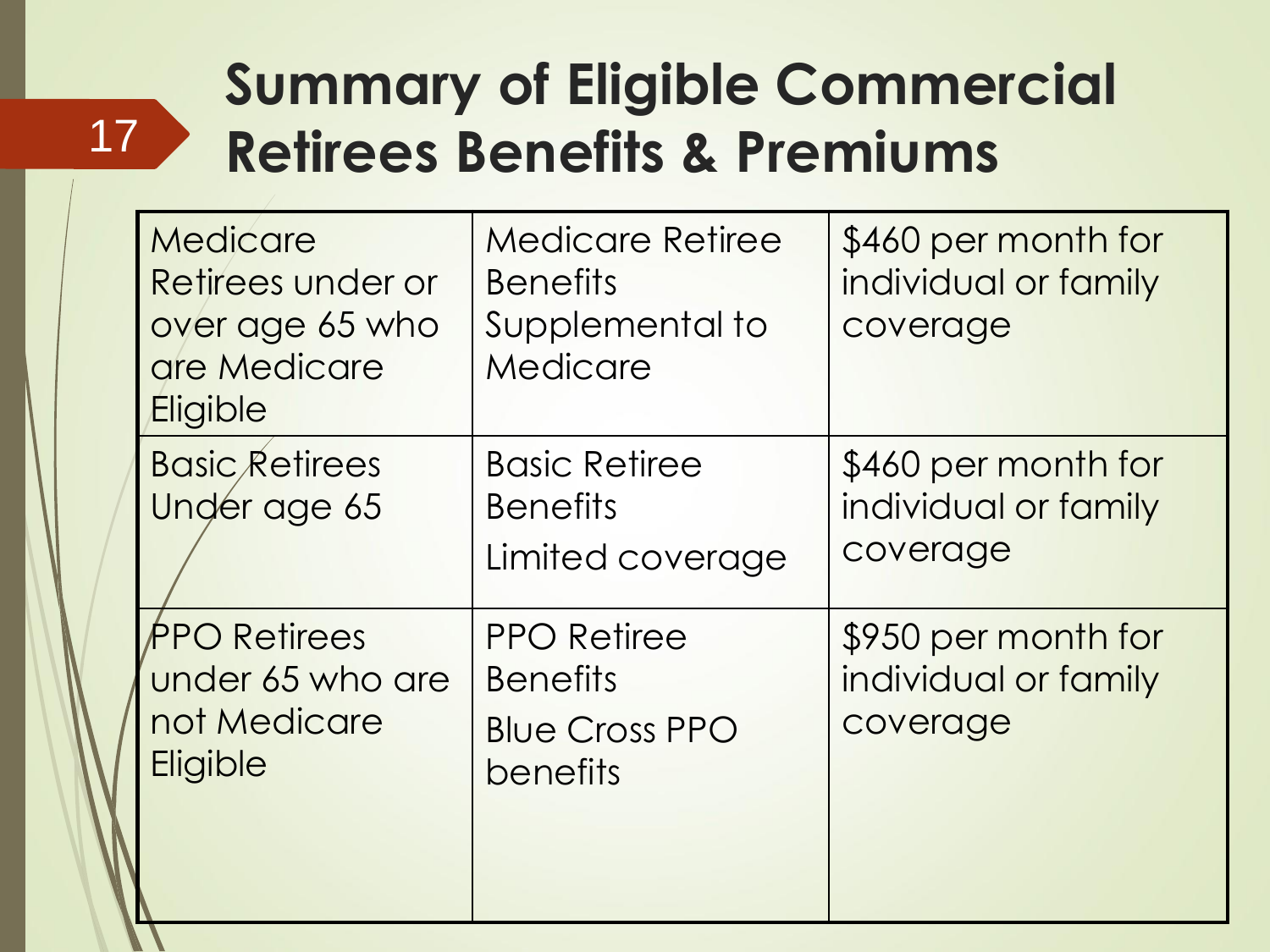

## *Death Benefit*

❖As long as you are eligible for Retiree Benefits, you are eligible for a \$3,000 death benefit.

❖This is not a life insurance policy; it is a benefit under the Health and Benefit Fund.

**❖If you are not eligible for Retiree** medical benefits you are not eligible for the death benefit.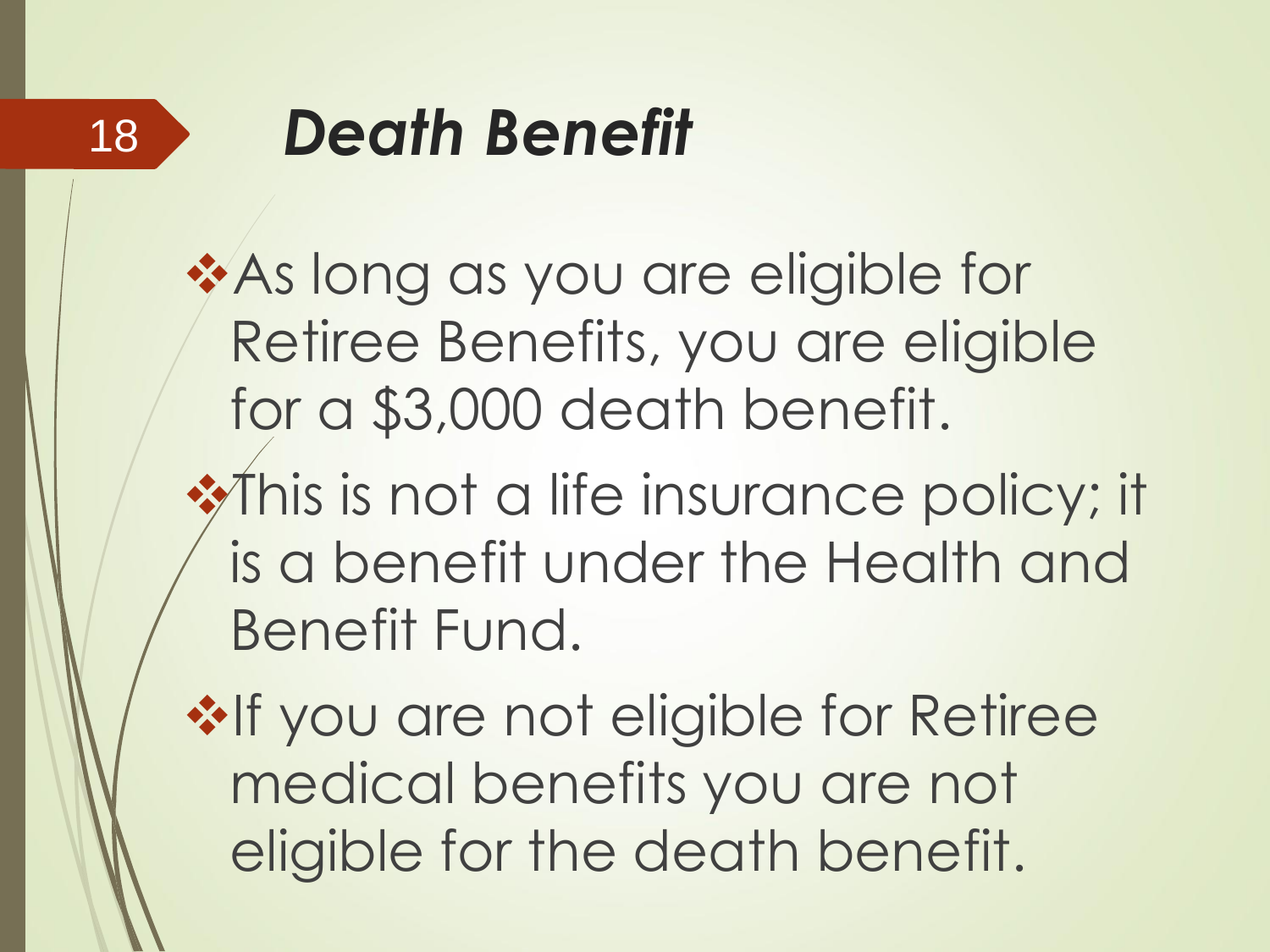#### *Death Benefit continued~Naming Your Beneficiary* 19

- ❖ Please make sure that you designate your beneficiary for the Health and Benefit Fund Death Benefit.
- ❖ You can designate a primary and contingent beneficiary.
- ❖ It is a good idea to review and update your beneficiary with the Health & Benefit Fund when you retire.
- ❖ This will ensure that your beneficiary information is accurate at the time of your retirement.
- ❖ Please remember to update your beneficiary if the person you named as the beneficiary is deceased.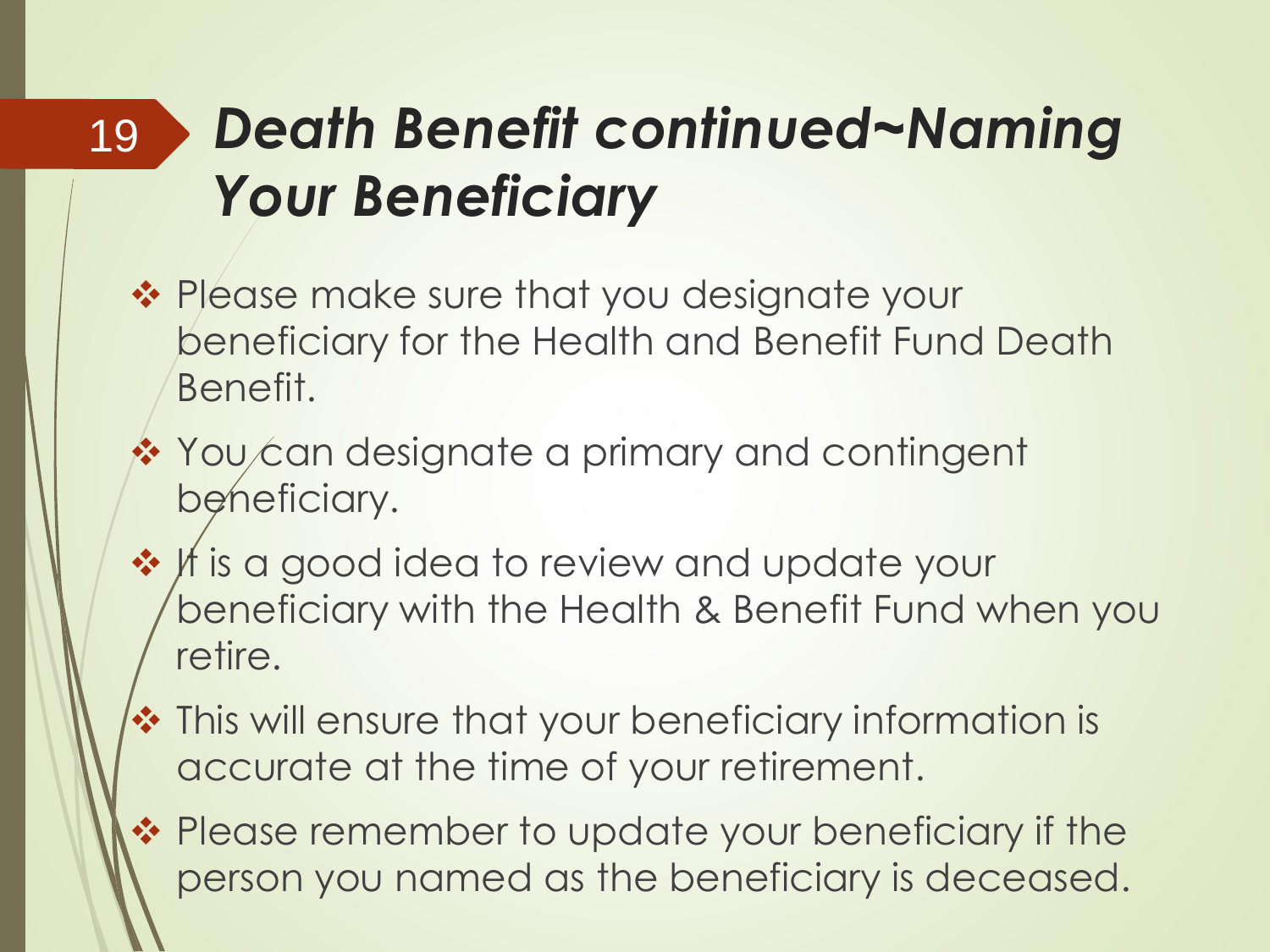#### 20

#### **Coverage When Member is Deceased**

❖Eligible spouse's & dependents are eligible for health coverage for one year after the eligible Retiree member passes away.

❖The Retiree premium required per month must be paid in order to be eligible for coverage for one year.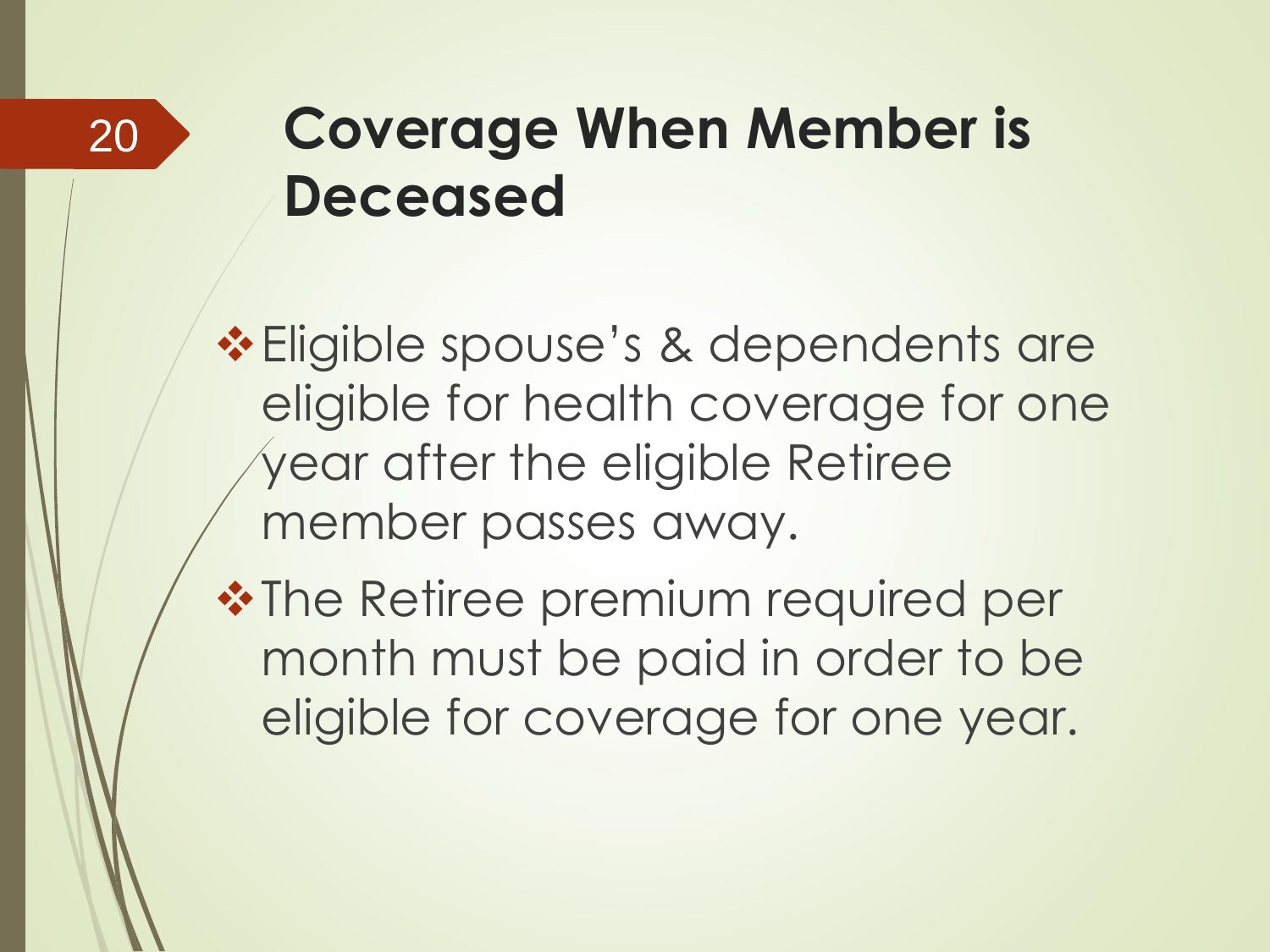21

## **COBRA**

**❖If you do not meet the eligibility** requirements for retiree benefits and are not eligible for Medicare, you may elect to participate in COBRA for 18 months.

❖COBRA will provide you with the same coverage that you are receiving as an active member.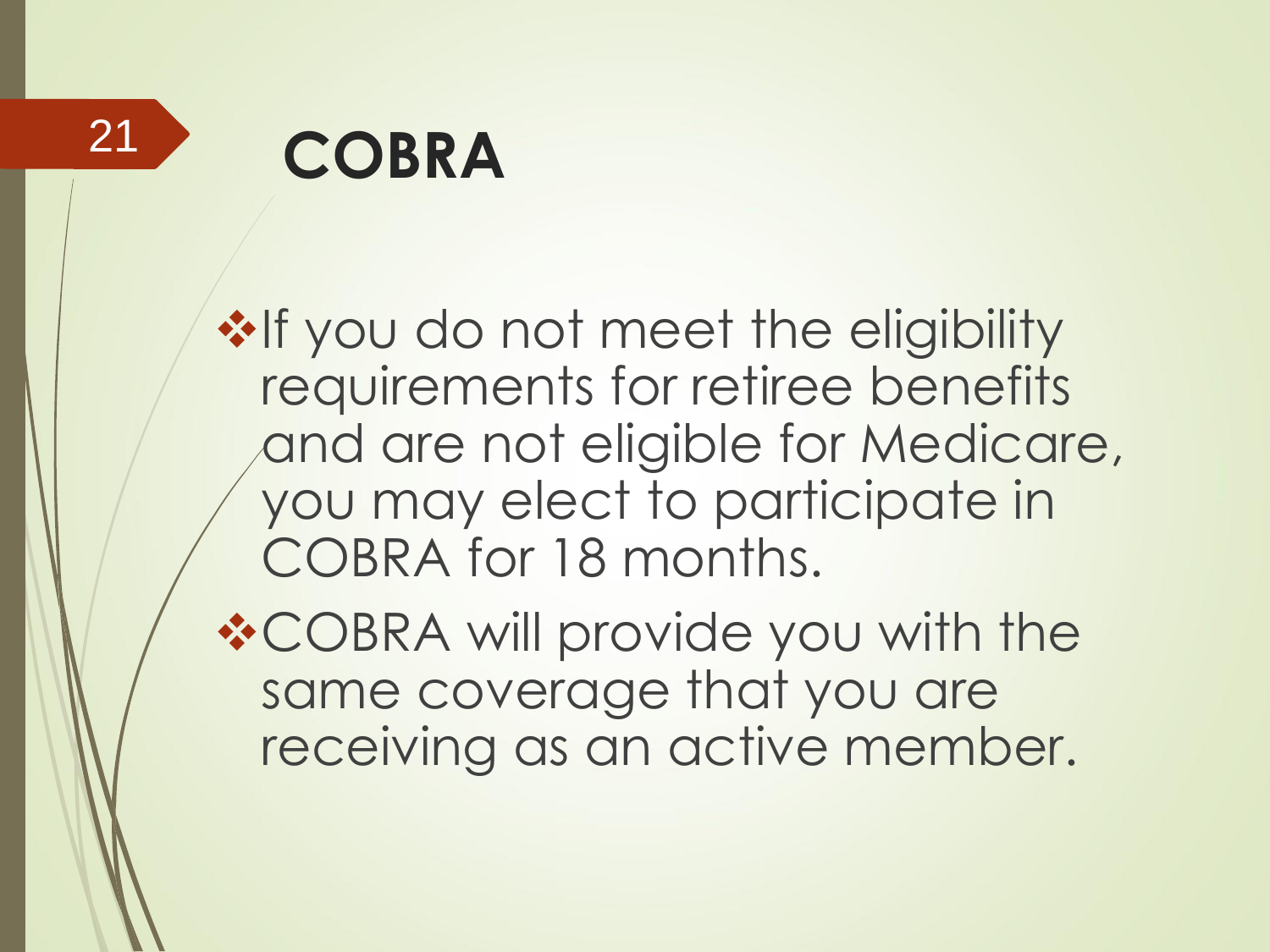

## **COBRA Premiums**

COBRA premium for the Commercial Division effective January 1, 2022 ❖\$ 976.80 for an individual **❖\$ 2,474.67 for family coverage** ❖Each January the COBRA rates are revised. The COBRA participant is notified the prior month of all premium changes.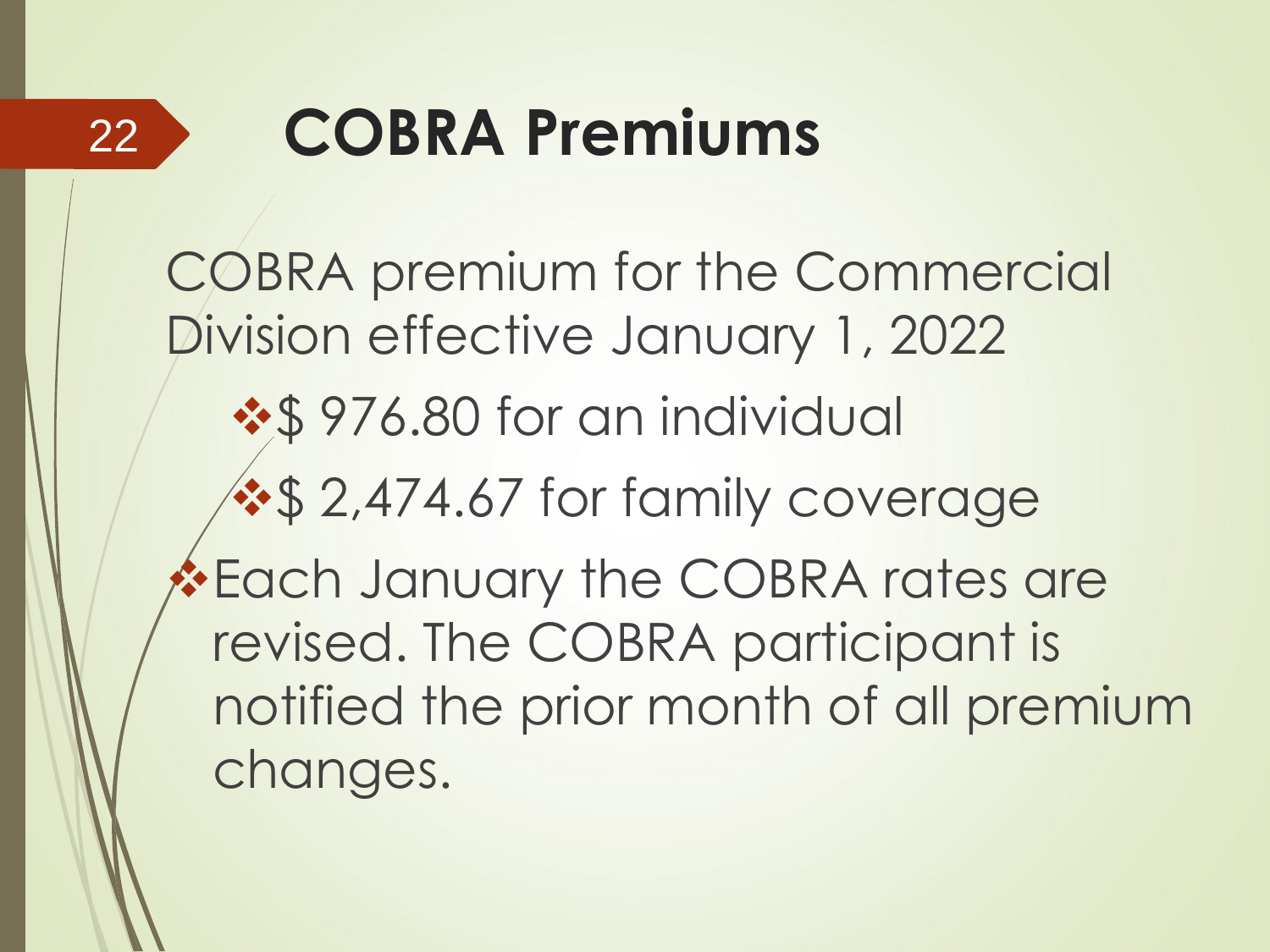#### **Retiree Premium Payment Requirements & ACH Premium Payment Options**

- ❖ The Retiree premium payment is due on the 20<sup>th</sup> of the prior month or the next business day for the 1st of the next month of Retiree Coverage whether you **pay by check or ACH.**
- ❖ The Fund can collect your premiums via an electronic transfer from your bank account. This will alleviate the need to remember to send the premium payment checks in.
- ❖ The Fund Office provides the ACH application in the Retiree benefit information sent to you when the Fund is notified of your Retirement.
	- There is a grace period of thirty (30) days to pay the monthly Retiree premium payments whether you pay via ACH or by check.
- ❖ If payment is not made by the end of the applicable thirty (30) day grace period, your health coverage under the Plan will terminate as of the end of the last month for which you timely paid, and thereafter, cannot be reinstated.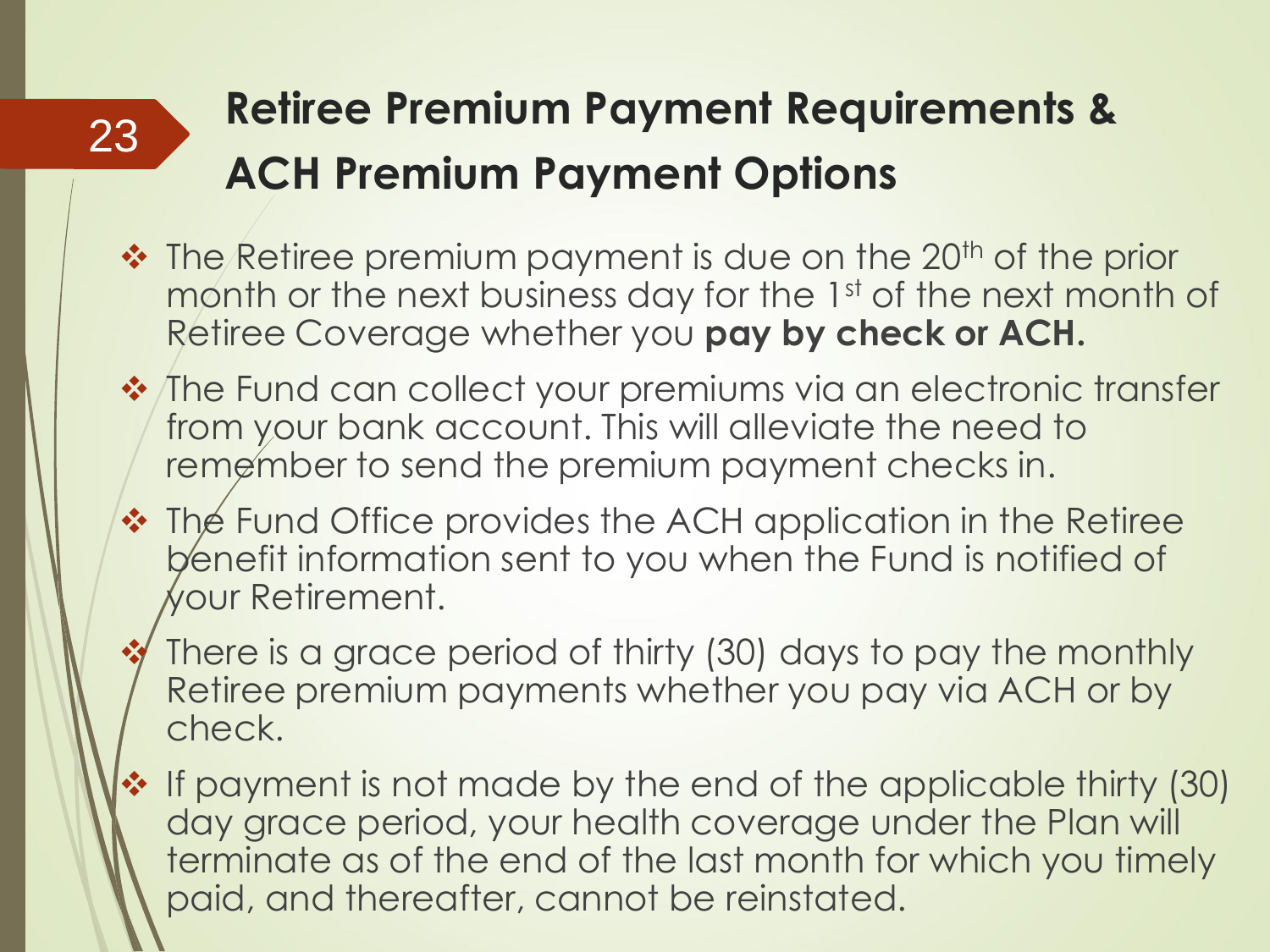#### **Ready to Retire? Contact the Fund Office**

We highly recommend that all members contact the Fund Office to discuss exactly what benefits they may be eligible for at retirement and what the costs involved are.

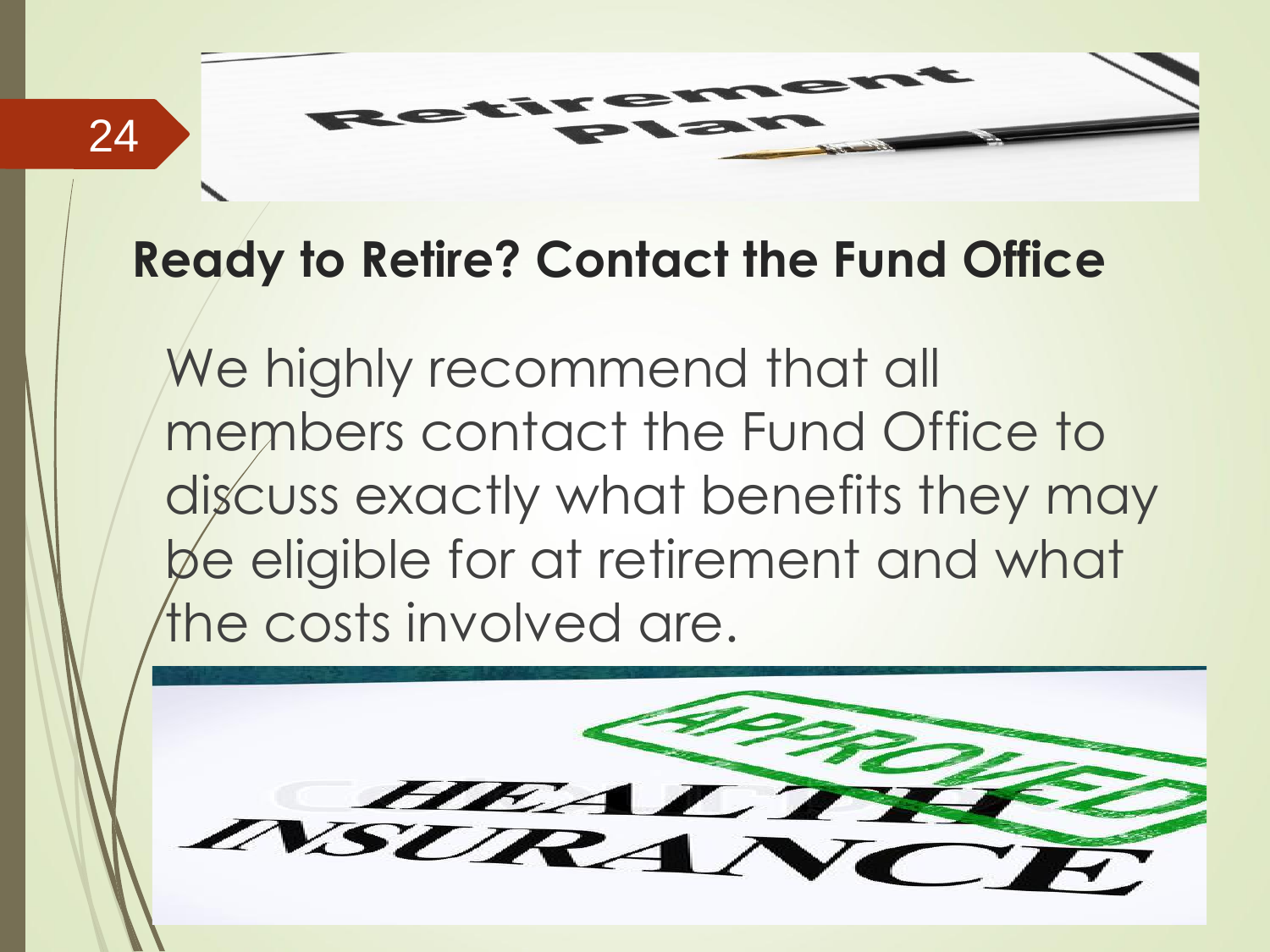

#### **Questions?**

If you have questions regarding your eligibility and/or health care coverage, please contact the Health & Benefit Fund Office.

Monday - Friday 8:00AM - 4:00PM 212 - 331-1800



Local 94 website at [www.local94.com](http://www.local94.com/)